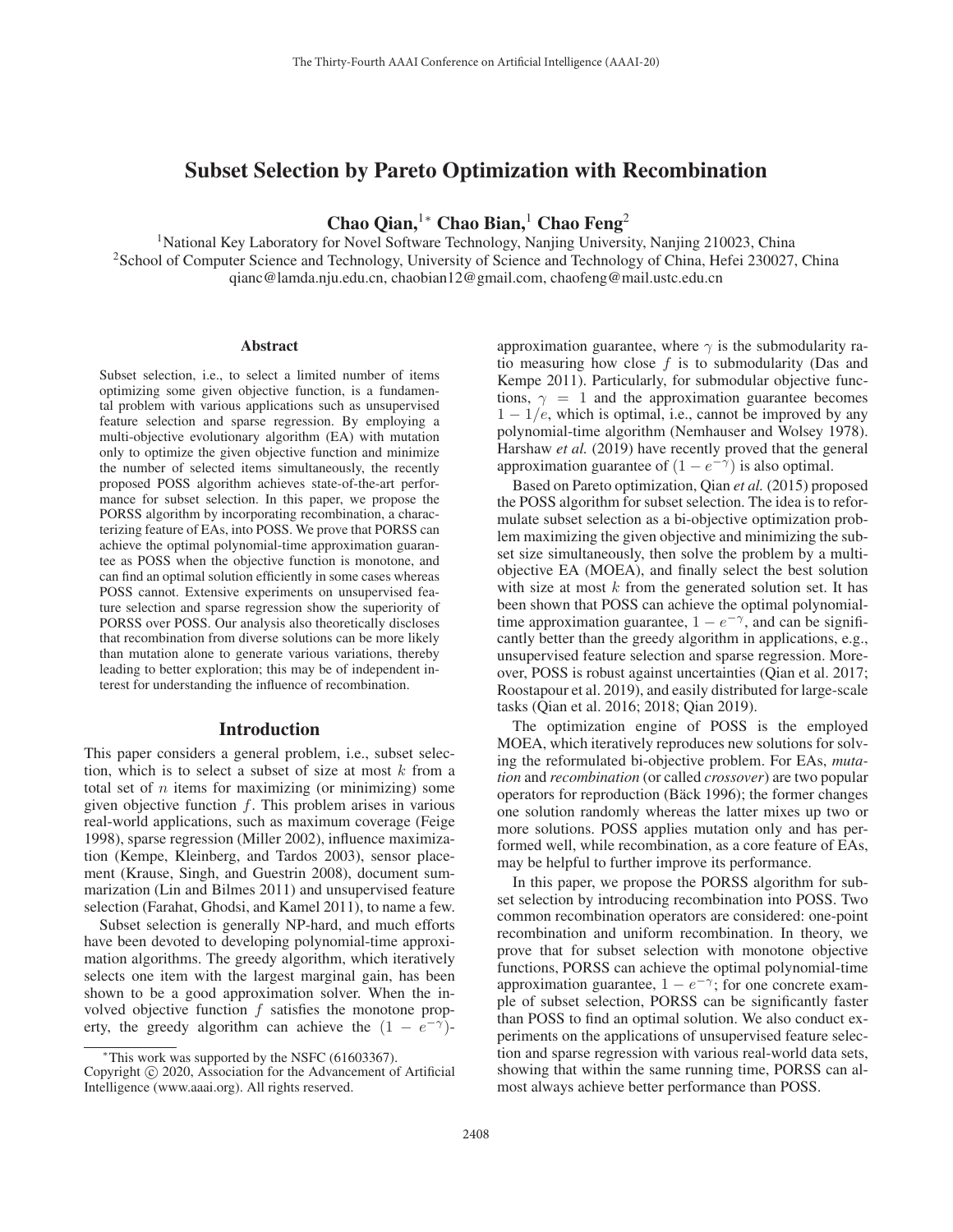Note that recombination is understood only at preliminary level, though there are great efforts devoted to analyzing its influence, e.g., (Neumann and Theile 2010; Doerr et al. 2013; Qian, Yu, and Zhou 2013; Oliveto and Witt 2014; Sudholt 2017; Dang et al. 2018). Our analysis theoretically discloses that recombining diverse solutions is more likely than mutation to generate various variations, and thus to escape from local optima; this may help to understand this kind of operator.

### Subset Selection

Given a ground set  $V = \{v_1, v_2, \dots, v_n\}$ , we study the functions  $f: 2^V \to \mathbb{R}$  over subsets of V. A set function f is monotone if  $\forall S \subseteq T$ ,  $f(S) \leq f(T)$ . Assume w.l.o.g. that monotone functions are normalized, i.e.,  $f(\emptyset)=0$ . A set function  $f$  is submodular (Nemhauser, Wolsey, and Fisher 1978) if  $\forall S \subseteq T \subseteq V$ ,

$$
f(T) - f(S) \le \sum_{v \in T \setminus S} \big(f(S \cup \{v\}) - f(S)\big).
$$

For a general set function  $f$ , the notion of submodularity ratio in Definition 1 is used to measure to what extent  $f$  has the submodular property. When  $f$  is monotone, it holds that (1)  $\forall S, l : 0 \leq \gamma_{S,l}(f) \leq 1$ , and (2) f is submodular iff  $\forall S, l : \gamma_{S,l}(f)=1.$ 

Definition 1 (Submodularity Ratio (Das and Kempe 2011)). *The submodularity ratio of a set function*  $f : 2^V \rightarrow \mathbb{R}$  with *respect to a set*  $S \subseteq V$  *and a parameter*  $l \geq 1$  *is* 

$$
\gamma_{S,l}(f) = \min_{L \subseteq S,T: |T| \leq l, T \cap L = \emptyset} \frac{\sum_{v \in T} (f(L \cup \{v\}) - f(L))}{f(L \cup T) - f(L)}.
$$

The subset selection problem as presented in Definition 2 is to select a subset  $S$  of  $V$  such that a given objective  $f$ is maximized with the constraint  $|S| \leq k$ . For a monotone function  $f$ , the greedy algorithm, which iteratively adds one item with the largest marginal gain until  $k$  items are selected, can achieve an approximation guarantee of  $(1 - e^{-\gamma_{S,k}(f)})$  (Das and Kempe 2011), where S is the subset output by the greedy algorithm. The optimality of this set output by the greedy algorithm. The optimality of this approximation guarantee was known only in the case where  $\gamma_{S,k}(f)=1$ , i.e., f is submodular (Nemhauser and Wolsey 1978), and has recently been proved in the general case (Harshaw et al. 2019).

Definition 2 (Subset Selection). *Given all items* <sup>V</sup> =  $\{v_1, v_2, \ldots, v_n\}$ , an objective function f and a budget k, *to find a subset of at most* k *items maximizing* f*, i.e.,*

$$
\arg \max_{S \subseteq V} f(S) \quad \text{s.t.} \quad |S| \le k. \tag{1}
$$

Here are two applications of subset selection with monotone, but not necessarily submodular, objective functions, that will be studied in this paper. Unsupervised feature selection as presented in Definition  $3$  is to select at most  $k$ columns from a matrix **A** to best approximate **A**. Some notations:  $(\cdot)^+$ : Moore-Penrose inverse of a matrix;  $\|\cdot\|_F$ : Frobenius norm of a matrix;  $|\cdot|$ : number of columns of a matrix. The goodness of approximation is measured by the sum of squared errors between the original matrix **A** and the

approximation  $SS^+A$ , where  $SS^+$  is the projection matrix onto the space spanned by the columns of **S**. Note that a submatrix of **A** can be seen as a subset of all columns of **A**.

Definition 3 (Unsupervised Feature Selection). *Given a matrix*  $\mathbf{A} \in \mathbb{R}^{m \times n}$  *and a budget* k, to find a submatrix **S** of **A** *with at most k columns minimizing*  $||\mathbf{A} - \mathbf{S}\mathbf{S}^+ \mathbf{A}||_F^2$ , *i.e.*,

$$
\arg\min_{\mathbf{S}: a \text{ submatrix of } \mathbf{A}} \|\mathbf{A} - \mathbf{S}\mathbf{S}^+ \mathbf{A}\|_F^2 \quad s.t. \quad |\mathbf{S}| \leq k.
$$

For the ease of theoretical treatment, this minimization problem is often equivalently reformulated as a maximization problem (Bhaskara et al. 2016; Ordozgoiti, Canaval, and Mozo 2018):

$$
\arg \max_{\mathbf{S}: a \text{ submatrix of } \mathbf{A}} \|\mathbf{S}\mathbf{S}^{+}\mathbf{A}\|_{F}^{2} \quad s.t. \quad |\mathbf{S}| \leq k.
$$

Sparse regression (Miller 2002) as presented in Definition 4 is to find a sparse approximation solution to the linear regression problem. Note that S and its index set  $\{i \mid v_i \in$ S} are not distinguished for notational convenience, and all variables are assumed w.l.o.g. to be normalized to have expectation 0 and variance 1.

Definition 4 (Sparse Regression). *Given observation variables*  $V = \{v_1, \ldots, v_n\}$ *, a predictor variable z and a budget* k*, to find at most* k *variables from* V *maximizing the* squared multiple correlation *(Johnson and Wichern 2007), i.e.,*

 $\arg \max_{S \subseteq V} R_{z,S}^2 = 1 - \text{MSE}_{z,S} \quad \text{s.t.} \quad |S| \leq k,$ 

*where*  $MSE_z$ , *s denotes the* mean squared error, *i.e.*,

$$
\text{MSE}_{z,S} = \min_{\alpha \in \mathbb{R}^{|S|}} \mathbb{E}[\left(z - \sum_{i \in S} \alpha_i v_i\right)^2].
$$

# The POSS Algorithm

Based on Pareto optimization, a new algorithm POSS for subset selection has been proposed (Friedrich and Neumann 2015; Qian, Yu, and Zhou 2015). Note that a subset  $S$  of  $V$ can be represented by a binary vector  $x \in \{0,1\}^n$ , where  $x_i = 1$  iff the item  $v_i \in S$ , and we will not distinguish them for notational convenience. POSS reformulates the original problem Eq. (1) as a bi-objective minimization problem:

$$
\arg\min_{\bm{x}\in\{0,1\}^n} \quad (f_1(\bm{x}), f_2(\bm{x})), \tag{2}
$$

where

$$
f_1(\boldsymbol{x}) = \begin{cases} +\infty, & |\boldsymbol{x}| \geq 2k \\ -f(\boldsymbol{x}), & \text{otherwise} \end{cases}, \quad f_2(\boldsymbol{x}) = |\boldsymbol{x}|.
$$

Thus, POSS maximizes the original objective function  $f$  and minimizes the subset size  $|x|$  simultaneously. By setting  $f_1$ to  $+\infty$  for  $|x| \geq 2k$ , overly *infeasible* solutions, i.e., solutions with large constraint violation, are excluded.

To compare solutions in bi-objective optimization, POSS uses the domination relationship. For two solutions *x* and  $x'$ , *x weakly dominates*  $x'$ , denoted as  $x \preceq x'$ , if  $f_1(x) \leq$ <br> $f_1(x') \wedge f_2(x) \leq f_2(x')$ ; *x dominates*  $x'$  denoted as  $x \preceq$  $f_1(x') \wedge f_2(x) \le f_2(x')$ ; *x dominates*  $x'$ , denoted as  $x \le x'$ <br> $x'$  if  $x \preceq x'$  and either  $f_1(x) \lt f_1(x')$  or  $f_2(x) \lt f_2(x')$ .  $x^7$ , if  $x \leq x^7$  and either  $f_1(x) < f_1(x')$  or  $f_2(x) < f_2(x')$ ;<br>they are *incomparable* if neither  $x \prec x'$  nor  $x' \prec x$ . they are *incomparable*, if neither  $x \preceq x'$  nor  $x' \preceq x$ .

POSS employs a simple MOEA with mutation only, which is slightly modified from the GSEMO algorithm (Giel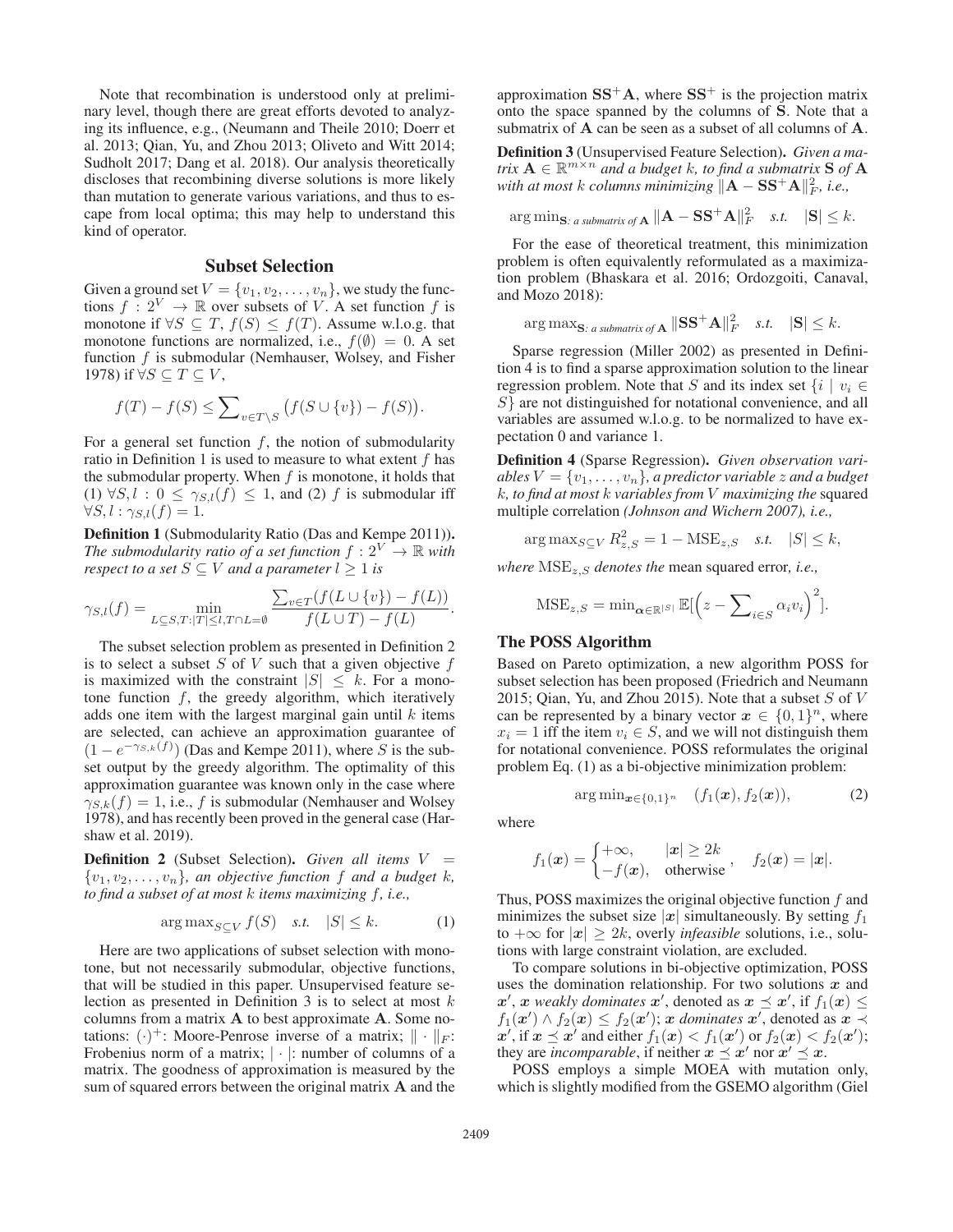Algorithm 1 POSS Algorithm

**Input:**  $V = \{v_1, \ldots, v_n\}$ ; objective  $f : 2^V \to \mathbb{R}$ ; budget k **Parameter:** the number  $T$  of iterations **Output:** a subset of  $V$  with at most  $k$  items Process: 1: Let  $x = 0^n$ ,  $P = \{x\}$  and  $t = 0$ ; 2: while  $t < T$  do 3: Select *x* from P randomly; 4: Apply bit-wise mutation on  $x$  to generate  $x'$ ; 5: if  $\overline{\nexists} z \in P$  such that  $z \prec x'$  then 6:  $P = (P \setminus \{z \in P \mid x' \preceq z\}) \cup \{x'\}$ <br>7. **end if** 7: end if 8:  $t = t + 1$ <br>9: **end while** 

10: **return** arg max $_{\boldsymbol{x} \in P, |\boldsymbol{x}| \leq k} f(\boldsymbol{x})$ 

2003; Laumanns, Thiele, and Zitzler 2004), to solve the biobjective problem Eq. (2). As described in Algorithm 1, it starts from  $0^n$  representing the empty set, and iteratively tries to improve the solutions in the population  $P$  (lines 2-9). In each iteration, a solution *x* is selected from P uniformly at random, and used to generate a new solution  $x'$  by the bit-wise mutation operator, presented as follows:

**Bit-wise mutation:** flip each bit of a solution  $x \in \{0,1\}^n$ independently with probability  $1/n$ .

The newly generated solution  $x'$  is then used to update  $P$ in lines 5-7, making  $P$  contain only non-dominated solutions generated-so-far. That is, if  $x'$  is not dominated by any solution in  $P$  (line 5), it will be added into  $P$ , and meanwhile those archived solutions weakly dominated by  $x'$  will be deleted (line 6). After running  $T$  iterations, the best solution w.r.t. the original problem Eq.  $(1)$  is selected from P in line 10 as the final output solution.

For subset selection with monotone objective functions, POSS has been proved to achieve the same general approximation guarantee as the greedy algorithm in polynomial expected running time, i.e., to achieve the optimal polynomialtime approximation guarantee (Qian, Yu, and Zhou 2015). Furthermore, it has been empirically shown that POSS can achieve significantly better performance than the greedy algorithm in some applications, e.g., unsupervised feature selection (Feng, Qian, and Tang 2019) and sparse regression (Qian, Yu, and Zhou 2015).

#### The PORSS Algorithm

To reproduce new solutions in each iteration, POSS applies the mutation operator, which simulates the mutation phenomena in DNA transformation. It is known that recombination is another popular operator for reproduction, which simulates the chromosome exchange phenomena in zoogamy reproduction, and typically appears in various real EAs, e.g., the popularly used algorithm NSGA-II (Deb et al. 2002).

In this section, we propose a new Pareto Optimization algorithm with Recombination for Subset Selection, briefly called PORSS. As described in Algorithm 2, PORSS employs recombination and mutation together, rather than mutation only, to generate new solutions in each iteration. In

#### Algorithm 2 PORSS Algorithm

**Input:**  $V = \{v_1, \ldots, v_n\}$ ; objective  $f : 2^V \to \mathbb{R}$ ; budget k **Parameter:** the number  $T$  of iterations **Output:** a subset of  $V$  with at most  $k$  items Process: 1: Let  $x = 0^n$ ,  $P = \{x\}$  and  $t = 0$ ; 2: while  $t < T$  do 3: Select  $x, y$  from  $P$  randomly with replacement; 4: Apply recombination on  $x, y$  to generate  $x', y'$ ; 5: Apply bit-wise mutation on  $x'$ ,  $y'$  to generate  $x''$ ,  $y''$ ; 6: **for** each  $q \in \{x'', y''\}$ 7: if  $\exists z \in P$  such that  $z \prec q$  then 7: **if**  $\nexists z \in P$  such that  $z \prec q$  then<br>8:  $P = (P \setminus \{z \in P | q \leq z\}) \cup \{q\}$ <br>9: **end if** 9: end if 10: end for 11:  $t = t + 1$ <br>12: **end while** 13: **return** arg max $_{\boldsymbol{x} \in P, |\boldsymbol{x}| \leq k} f(\boldsymbol{x})$ 

line 3, two solutions are selected randomly from the population P with replacement, and then recombined to generate new solutions in line 4. We consider two commonly used recombination operators:

**One-point recombination:** select  $i \in \{1, 2, ..., n\}$  randomly, and exchange the first  $i$  bits of two solutions;

Uniform recombination: exchange each bit of two solutions independently with probability 1/2.

For example, for solutions  $0^n$  and  $1^n$ , two new solutions  $0^{n/2}1^{n/2}$  and  $1^{n/2}0^{n/2}$  can be generated by one-point recombination with probability  $1/n$ , and by uniform recombination with probability  $(1/2^n) \cdot 2$ , where the factor 2 is included due to the symmetry. In line 5, the two solutions generated by recombination are further mutated to generate another two ones, which are used to update the population  $P$  in lines 6-10.

# Influence of Recombination

To understand the influence of recombination intuitively, we compare the distribution of the number of bits flipped with/without recombination. Suppose two solutions *x*, *y* selected in line 3 of Algorithm 2 have Hamming distance d, denoted as  $H(x, y) = d$ . Let  $x''$ ,  $y''$  denote the two solutions generated by recombination and mutation in line 5. We analyze the probability for  $x''$  or  $y''$  to have Hamming distance j with x, denoted as  $Q(d, j)$ . That is,

$$
Q(d, j) = P(H(\boldsymbol{x}, \boldsymbol{x}'') = j \lor H(\boldsymbol{x}, \boldsymbol{y}'') = j | H(\boldsymbol{x}, \boldsymbol{y}) = d).
$$

For one-point and uniform recombination, we use the notations  $Q_o(d, j)$  and  $Q_u(d, j)$ , respectively. Let  $z_m$  denote the solution generated from a solution *z* by bit-wise mutation. By turning off recombination, i.e., deleting line 4 of Algorithm 2, we analyze the corresponding probability

$$
Q_m(d,j) = P(H(\boldsymbol{x}, \boldsymbol{x}_m) = j \vee H(\boldsymbol{x}, \boldsymbol{y}_m) = j | H(\boldsymbol{x}, \boldsymbol{y}) = d).
$$

In the following, we compare  $Q_o(d, j)$ ,  $Q_u(d, j)$  with  $Q_m(d, j)$ , to examine the influence of recombination.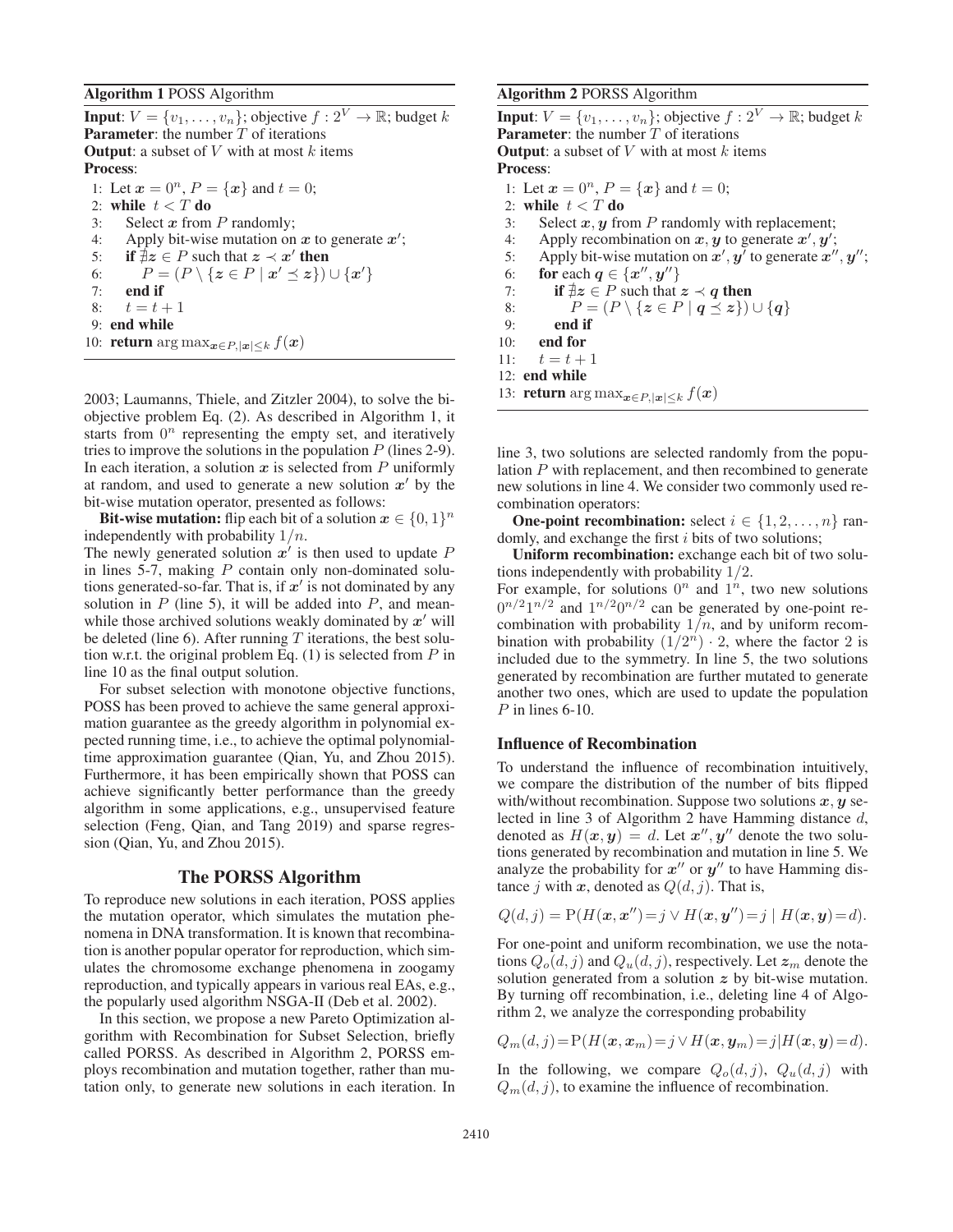Given a solution  $z$  with Hamming distance  $i$  from  $x$ , let  $q_{i,j}$  denote the probability for the Hamming distance to become  $j$  by bit-wise mutation, i.e.,

$$
q_{i,j} = P(H(\boldsymbol{x}, \boldsymbol{z}_m) = j \mid H(\boldsymbol{x}, \boldsymbol{z}) = i).
$$

For  $Q_m(d, j)$ , as  $H(\mathbf{x}, \mathbf{x}) = 0$  and  $H(\mathbf{x}, \mathbf{y}) = d$ , we have<br> $Q_m(d, j) = q_{0, \delta} + q_{d, \delta} - q_{0, \delta} \cdot q_{d, \delta}$ .

$$
Q_m(d, j) = q_{0,j} + q_{d,j} - q_{0,j} \cdot q_{d,j}.
$$

By uniform recombination,  $x, y$  exchange i different bits with probability  $\binom{d}{i}(1/2)^i(1/2)^{d-i} = \binom{d}{i}(1/2)^d$ , generating<br>two solutions  $x'$ , u' where  $H(x, x') = i$  and  $H(x, u') =$ two solutions  $x', y'$  where  $H(x, x') = i$  and  $H(x, y')$ <br>  $d - i$  Note that x and y have totally d different hits C  $d - i$ . Note that *x* and *y* have totally *d* different bits. Considering the mutation behavior on  $x', y'$ , we have

$$
Q_u(d,j) = \sum_{i=0}^d \binom{d}{i} \frac{1}{2^d} \cdot (q_{i,j} + q_{d-i,j} - q_{i,j} \cdot q_{d-i,j}).
$$

Consider one-point recombination.  $\forall 1 \leq i \leq d$ , there exists  $l > i$  such that exchanging the first l bits of x, y can generate two solutions  $x', y'$  where  $H(x, x') = i$  and  $H(x, y') = d - i$ . Thus we have  $d - i$ . Thus, we have

$$
Q_o(d,j) \geq \frac{1}{n} \sum_{i=1}^d (q_{i,j} + q_{d-i,j} - q_{i,j} \cdot q_{d-i,j}).
$$

Because it is sufficient to keep all bits unchanged in mutation,  $q_{j,j} \ge (1 - 1/n)^n \ge 1/(2e)$ . Thus, we have

(a) 
$$
\forall j \leq d : Q_o(d, j) \geq 1/n \cdot q(j, j) = \Omega(1/n);
$$
  
\n(b)  $\forall j \leq d : Q_u(d, j) \geq {d \choose j} \frac{1}{2^d} \cdot q(j, j) = \Omega({d \choose j} / 2^d).$ 

By analyzing  $q_{0,j}$  and  $q_{d,j}$ , we can derive that,  $\exists 0 < j_0 \leq d$ ,

(c.1) for  $j < j_0 : \Omega((1/j)^j) \le Q_m(d, j) \le O((e/j)^j)$  $(c.2)$  for  $j \geq j_0$ : d−j d−j

$$
\Omega\left(\frac{1}{d-j}\cdot\frac{d}{n}\right)^{d-j} \le Q_m(d,j) \le O\left(\frac{e}{d-j}\cdot\frac{d}{n}\right)^{d-j}.
$$

The detailed analysis for  $Q_m(d, j)$  is provided in the supplementary material due to space limitations.

According to  $(c.1)$  and  $(c.2)$ , the number of bits flipped by mutation only is strongly concentrated around two extreme values, 0 and d. When j increases from 0 to  $j_0$  or decreases from d to  $j_0$ ,  $Q_m(d, j)$  decays super-exponentially. Particularly, for  $j = d/2$ ,  $q(0, d/2) \leq {n \choose d/2} (1/n)^{d/2} \leq 1/(d/2)!$ ,  $q(d, d/2) \leq {d \choose d/2} (1/n)^{d/2} \leq 1/(d/2)!$ , and thus,

$$
Q_m(d, d/2) \le \frac{2}{(d/2)!} \le \frac{2}{e(d/(2e))^{d/2}} \le \left(\frac{2e}{d}\right)^{d/2}, \tag{3}
$$

where the second inequality holds by Stirling's formula. According to (b), the number of bits flipped by uniform recombination and mutation is concentrated around  $d/2$ , but  $Q_u(d, j)$  is always lower bounded by  $\Omega(1/2^d)$ , which is much greater than  $Q_m(d, d/2)$  in Eq. (3) when d is large. According to (a),  $\forall j \leq d : Q_o(d, j) \geq \Omega(1/n)$ , implying that the number of bits flipped by one-point recombination and mutation is relatively uniformly distributed.

Therefore, from diverse solutions, i.e., when  $d$  is large, recombination can ease flipping any number of bits, and may lead to better exploration and thus a better ability of escaping from local optima. The advantage of recombination will be verified by theoretical analysis and empirical study.

## Theoretical Analysis

As introduced before, the greedy algorithm and POSS can achieve the optimal polynomial-time approximation guarantee for subset selection with monotone objective functions. A natural question is whether PORSS can keep the optimal approximation. We give the positive answer by proving Theorem 1, i.e., PORSS achieves the approximation guarantee of  $(1 - e^{-\gamma_{\min}})$  in polynomial expected running time. Let OPT denote the optimal function value. The proof is inspired by the analysis of POSS (Qian, Yu, and Zhou 2015).

**Lemma 1.** *(Qian et al. 2016)* Let  $f : \{0, 1\}^n \to \mathbb{R}^+$  be a *monotone function. For any*  $x \in \{0,1\}^n$ *, there exists one item*  $v \notin \mathbf{x}$  *such that* 

$$
f(\mathbf{x} \cup \{v\}) - f(\mathbf{x}) \ge \frac{\gamma_{\mathbf{x},k}}{k} \text{(OPT} - f(\mathbf{x})\text{)}.
$$

Theorem 1. *For subset selection with any monotone* f*, the expected number of iterations until PORSS with one-point or uniform recombination finds a solution*  $x$  *with*  $|x| \leq k$  *and*  $f(\mathbf{x}) \geq (1 - e^{-\gamma_{\min}}) \cdot \text{OPT}$  *is polynomial, where*  $\gamma_{\min} =$  $\min_{\mathbf{x}:|\mathbf{x}|=k-1} \gamma_{\mathbf{x},k}$ .

*Proof.* Let  $J_{\text{max}}$  be the maximum value of  $j \in \{0, 1, \ldots, k\}$ such that in the population  $P$ , there exists a solution  $x$  with  $|x| \leq j$  and  $f(x) \geq (1 - (1 - \gamma_{\min}/k)^j) \cdot \text{OPT}$ . That is,

$$
J_{\max} = \max\{j \in \{0, 1, \dots, k\} \mid \exists \mathbf{x} \in P : |\mathbf{x}| \leq j \land f(\mathbf{x}) \geq (1 - (1 - \gamma_{\min}/k)^j) \cdot \text{OPT}\}.
$$

We only need to analyze the expected number of iterations until  $J_{\text{max}} = k$ , which implies that there exists one solution  $x \in P$  satisfying that  $|x| \leq k$  and  $f(x) \geq (1 - (1 - \gamma_{\min}) \cdot (k)^k) \cdot \text{OPT} > (1 - e^{-\gamma_{\min}}) \cdot \text{OPT}$  $\gamma_{\min}/k)^k$ ) · OPT  $\geq (1 - e^{-\gamma_{\min}})$  · OPT.<br>As PORSS starts from  $0^n$  *J<sub>nu</sub>* is in

As PORSS starts from  $0^n$ ,  $J'_{\text{max}}$  is initially 0. Assume<br>at currently  $J_{\text{max}} = i < k$ . Let x denote a solution that currently  $J_{\text{max}} = i < k$ . Let *x* denote a solution<br>corresponding to  $J_{\text{max}} = i$  i.e.  $|x| < i$  and  $f(x) >$ corresponding to  $J_{\text{max}} = i$ , i.e.,  $|x| \leq i$  and  $f(x) \geq$  $(1 - (1 - \gamma_{\min}/k)^i)$ . OPT. First,  $J_{\max}$  will not decrease.<br>This is because deleting x from P in line 8 of Algorithm 2 This is because deleting *x* from P in line 8 of Algorithm 2 implies that  $x$  is weakly dominated by the newly included solution *q*, satisfying that  $|q| \leq |x| \leq i$  and  $f(q) \geq f(x) \geq$  $(1 - (1 - \gamma_{\min}/k)^i) \cdot \text{OPT}.$ <br>Next we analyze the pro

Next, we analyze the probability of increasing  $J_{\text{max}}$  in one iteration. Consider the case that the two selected solutions in line 3 of Algorithm 2 are both *x*, occurring with probability  $(1/|P|) \cdot (1/|P|)$  due to uniform selection with replacement. For two identical solutions, either one-point or uniform recombination in line 4 makes no changes. Thus, in line 5, *x* is used to generate a new solution by bit-wise mutation, and this process is implemented twice independently. For bit-wise mutation on *x*, according to Lemma 1, a new solution *x'* satisfying  $f(x') - f(x) \ge (\gamma_{x,k}/k) \cdot (OPT - f(x))$  can be generated by flipping only one spe- $(OPT - f(x))$  can be generated by flipping only one specific 0 bit of  $x$  (i.e., adding a specific item into  $x$ ), occurring with probability  $(1/n)(1 - 1/n)^{n-1} \ge 1/(en)$ . As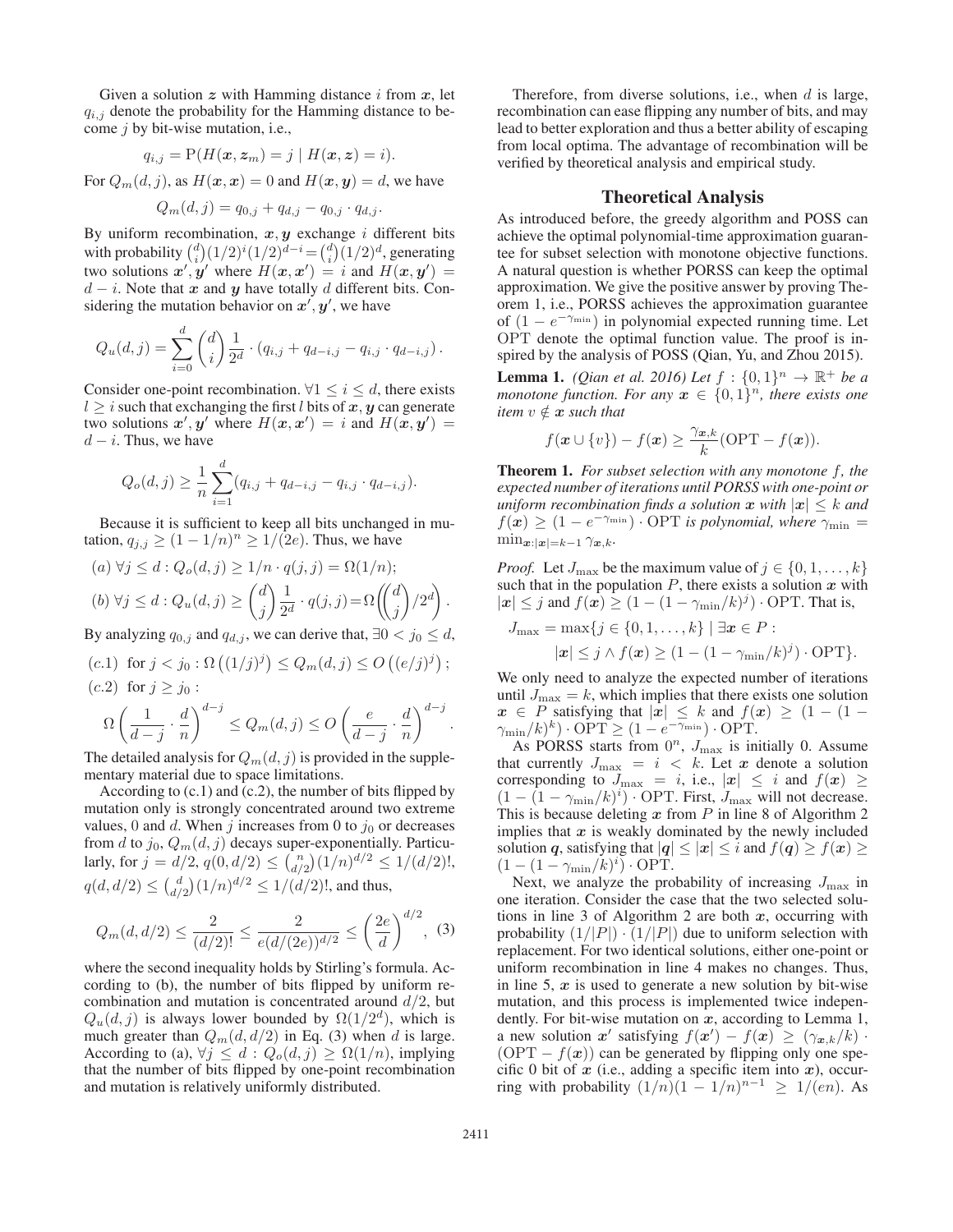$$
f(\mathbf{x}) \ge (1 - (1 - \gamma_{\min}/k)^i) \cdot \text{OPT}, \text{ we have}
$$
  
\n
$$
f(\mathbf{x}') \ge (1 - \gamma_{\mathbf{x},k}/k) \cdot f(\mathbf{x}) + (\gamma_{\mathbf{x},k}/k) \cdot \text{OPT}
$$
  
\n
$$
\ge (1 - (1 - \gamma_{\mathbf{x},k}/k)(1 - \gamma_{\min}/k)^i) \cdot \text{OPT}
$$
  
\n
$$
\ge (1 - (1 - \gamma_{\min}/k)^{i+1}) \cdot \text{OPT}.
$$

Note that the last inequality holds by  $\gamma_{x,k} \geq \gamma_{\min}$ , because  $|x| < k$  and  $\gamma_{x,k}$  decreases with *x*. As *x* is mutated twice independently in line 5, such a new solution  $x'$  can be generated with probability at least  $1 - (1 - 1/(en))^2$  =  $2/(\epsilon n)-1/(\epsilon n)^2$ . It is clear that  $|x'| = |x|+1 \leq i+1$ . Then, <br>*x'* will be added into P: otherwise *x'* must be dominated by  $x'$  will be added into  $P$ ; otherwise,  $x'$  must be dominated by one archived solution in line 7 of Algorithm 2, and this implies that  $J_{\text{max}}$  has been larger than i, contradicting with the assumption  $J_{\text{max}} = i$ . After adding  $x'$  into  $P$ ,  $J_{\text{max}} \geq i+1$ . Thus,  $J_{\text{max}}$  can increase by at least 1 in one iteration with probability at least  $(1/|P|^2) \cdot (2/(en) - 1/(en)^2)$ . By the procedure of undating the population P in lines 6-10 the soprocedure of updating the population  $P$  in lines 6-10, the solutions in P must be incomparable. Thus, each value of one objective can correspond to at most one solution in P. Because the solutions with  $|x| \geq 2k$  have  $+\infty$  value on the first objective, they must be excluded from P, and thus,  $|x| \in$  $\{0, 1, \ldots, 2k - 1\}$ , implying  $|P| \leq 2k$ . We can now conclude that the probability of increasing  $J_{\text{max}}$  in one iteration is at least  $(1/(4k^2)) \cdot (2/(en) - 1/(en)^2) = \Omega(1/(k^2n)).$ 

The above analysis shows that  $J_{\text{max}}$  will not decrease, but can increase with probability  $\Omega(1/(k^2n))$  in one iteration. Thus, the expected number of iterations until  $J_{\text{max}}$  increases by at least 1 is  $O(k^2n).$  For  $J_{\max}=k,$  it requires to increase  $J_{\text{max}}$  by at most k times, implying that the expected number of iterations until finding a solution with the desired approximation guarantee is  $O(k^3n)$ , which is polynomial.  $\Box$ 

Next, by an illustrative example of subset selection, we prove that PORSS can perform much better than the greedy algorithm and POSS. As presented in Definition 5, the best subset of size  $(i + 1)$  can be generated from the best subset of size i by adding one specific item, and the only exception is the best subset of size  $k$ , i.e., the optimal solution, which differs greatly from the best subsets of other sizes. This example represents subset selection problems where decisions have to be made in sequence to some extent.

Definition 5. *The objective function* f *satisfies that*

$$
(1) \forall 0 \le i \le n-1 : f(\mathbf{x}^i) < f(\mathbf{x}^{i+1});
$$
\n
$$
(2) \text{ if } |\mathbf{x}| = i \neq k, \text{ then } \forall \mathbf{x} \neq \mathbf{x}^i : f(\mathbf{x}) < f(\mathbf{x}^i);
$$
\n
$$
(3) \text{ if } |\mathbf{x}| = i \neq k, \text{ then } \forall \mathbf{x} \neq \mathbf{x}^i : f(\mathbf{x}) < f(\mathbf{x}^i);
$$

(3) if 
$$
|x| = k
$$
, then  $\forall x \notin \{x^*, x^k\} : f(x) < f(x^k) < f(x^*)$ ,  
where  $x^i = 1^i 0^{n-i}$ ,  $x^* = 0^k 1^k 0^{n-2k}$  and  $k \le n/2$ .

It is clear that the optimal solution is  $x^* = 0^k 1^k 0^{n-2k}$ ,<br>d each  $x^i = 1^i 0^{n-i}$  is the best solution for size i exand each  $x^i = 1^i 0^{n-i}$  is the best solution for size i ex-<br>cent that  $x^k = 1^k 0^{n-k}$  is the runner-un for size k. Due to cept that  $x^k = 1^k 0^{n-k}$  is the runner-up for size k. Due to the greedy nature, the greedy algorithm finds  $x^0, x^1, \ldots, x^k$ sequentially, implying that *x*<sup>∗</sup> cannot be found.

Lemma 2. *For subset selection with* f *in Definition 5, the greedy algorithm cannot find the optimal solution.*

Lemmas 3 to 5 show the expected number of iterations of POSS and PORSS until finding the optimal solution. The

detailed proofs are provided in the supplementary material due to space limitations, and we introduce the proof intuition here. Both POSS and PORSS can find the solutions  ${x^0, x^1, \ldots, x^{2k-1}}$  efficiently. After that, the population will always consist of these solutions before finding the optimal one. Because the Hamming distance between  $x<sup>i</sup>$  and  $x^*$  is at least k, the probability of generating the optimal solution  $x^*$  by mutation is at most  $(1/n)^k$ , and thus, POSS is inefficient. For PORSS, recombination from the two diverse solutions  $x^0 = 0^n$  and  $x^{2k-1} = 1^{2k-1}0^{n-2k+1}$  can<br>generate the solution  $0^k1^{k-1}0^{n-2k+1}$  through exchanging generate the solution  $0^k1^{k-1}0^{n-2k+1}$  through exchanging<br>their first k bits occurring with a large probability i.e.  $1/n$ their first k bits, occurring with a large probability, i.e.,  $1/n$ or  $(1/2^{2k-1}) \cdot 2$ , by one-point or uniform recombination; the subsequent mutation operator can generate *x*<sup>∗</sup> by flipping only one specific bit, i.e., the  $(2k)$ -th bit, occurring with probability  $(1/n)(1 - 1/n)^{n-1}$ . Thus, PORSS can be efficient. Note that the reason for the effectiveness of recombination is consistent with that found in the last section.

Lemma 3. *For subset selection with* f *in Definition 5, the expected number of iterations until POSS finds the optimal solution is at least*  $(n/(3e^{4ek}))^k$ .

Lemma 4. *For subset selection with* f *in Definition 5, the expected number of iterations until PORSS with one-point recombination finds the optimal solution is at most*  $6ek<sup>2</sup>n<sup>2</sup>$ .

Lemma 5. *For subset selection with* f *in Definition 5, the expected number of iterations until PORSS with uniform recombination finds the optimal solution is at most*  $5k^24^k n$ .

Let  $\mathbb{E}[T_m], \mathbb{E}[T_o]$  and  $\mathbb{E}[T_u]$  denote the expected number of iterations of POSS, PORSS with one-point and uniform recombination, respectively, for finding the optimal solution. Considering that the budget  $k$  is usually not large in real applications, we make the following observations.

Remark 1. *According to Lemmas 3 to 5, we have*

\n- (1) if 
$$
k \leq O(1)
$$
, then  $\mathbb{E}[T_m] \geq \Omega(n^k)$ ,  $\mathbb{E}[T_o] \leq O(n^2)$  and  $\mathbb{E}[T_u] \leq O(n)$ ;
\n- (2) if  $\omega(1) \leq k \leq (\log n)/20$ , then  $\mathbb{E}[T_m] \geq n^{k/4}$ ,  $\mathbb{E}[T_o] \leq n^2 (\log n)^2$  and  $\mathbb{E}[T_u] \leq n^{1.1} (\log n)^2$ .
\n

In other words, when k is a constant, i.e.,  $O(1)$ , PORSS is polynomially faster than POSS, and the gap increases with k; when k continues to increase to  $\omega(1)$ , the gap becomes super-polynomially large.

#### Empirical Study

In this section, we empirically compare PORSS, POSS and the greedy algorithm on the applications of unsupervised feature selection and sparse regression with various realworld data sets.<sup>1</sup> PORSS using one-point and uniform recombination are denoted by  $PORSS<sub>o</sub>$  and  $PORSS<sub>u</sub>$ , respectively. Note that some common algorithms, e.g., IterFS (Ordozgoiti, Canaval, and Mozo 2018) for unsupervised feature selection and lasso (Tibshirani 1996) for sparse regression,

<sup>1</sup> https://archive.ics.uci.edu/ml/datasets.html, https://www.csie. ntu.edu.tw/∼cjlin/libsvmtools/datasets/ and http://www.cl.cam.ac. uk/research/dtg/attarchive/facedatabase.html.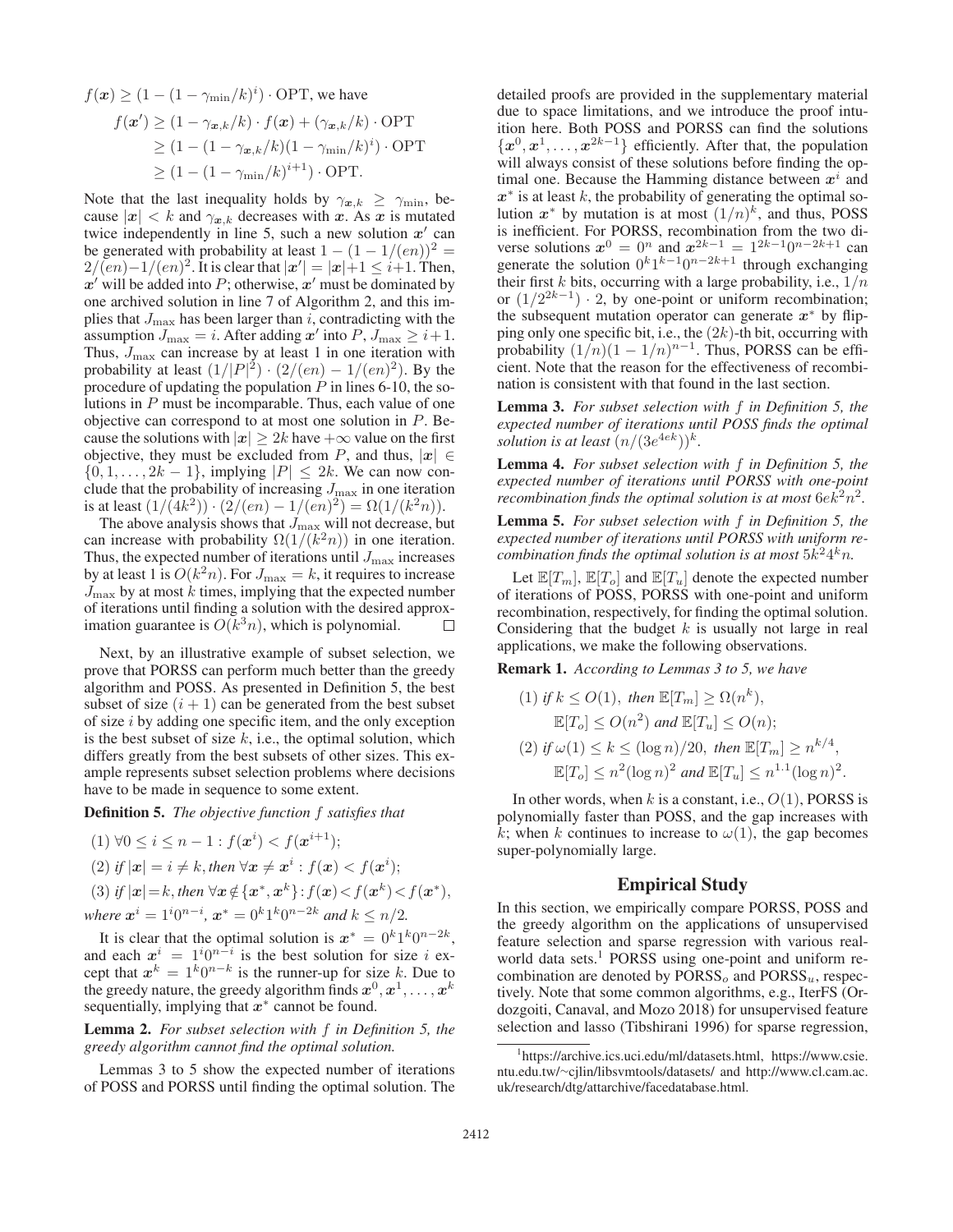Table 1: Unsupervised feature selection: the error ratio (the smaller, the better) of the compared algorithms on ten data sets for  $k = 8$ . The mean $\pm$ std. is reported for randomized algorithms. In each data set, the smallest values are bolded. The count of direct win denotes the number of data sets on which POSS has a smaller error ratio than the corresponding algorithm (1 tie is counted as 0.5 win), where significant cells by the sign-test with confidence level 0.05 are bolded.

| Data set                  | (#inst, #feat) | <b>OPT</b> | Greedy | <b>POSS</b>       | PORSS <sub>o</sub> | PORSS <sub>11</sub> |
|---------------------------|----------------|------------|--------|-------------------|--------------------|---------------------|
| sonar                     | (208, 60)      | 1.353      | 1.429  | $1.371 + 0.007$   | $1.358 + 0.006$    | $1.363 + 0.010$     |
| phishing                  | (11055, 68)    | 1.166      | 1.223  | $1.168 + 0.006$   | $1.166 + 0.000$    | $1.167 + 0.003$     |
| Hill-Valley               | (606, 100)     |            | 1.544  | $1.543 \pm 0.043$ | $1.492 + 0.058$    | $1.511 + 0.029$     |
| mediamill                 | (30993, 120)   |            | 1.732  | $1.604 + 0.027$   | $1.579 + 0.018$    | $1.559 \pm 0.022$   |
| musk                      | (7074, 168)    |            | 1.178  | $1.169 + 0.006$   | $1.168 + 0.005$    | $1.168 + 0.005$     |
| CT-slices                 | (53500, 386)   |            | 1.242  | $1.240 + 0.003$   | $1.235 + 0.002$    | $1.234 + 0.002$     |
| <i><b>ISOLET</b></i>      | (7797, 617)    |            | 1.192  | $1.192 + 0.002$   | $1.189 + 0.001$    | $1.189 + 0.000$     |
| mnist                     | (10000, 780)   |            | 1.352  | $1.332 + 0.005$   | $1.326 + 0.003$    | $1.325 + 0.003$     |
| <b>SVHN</b>               | (73257, 3072)  |            | 1.446  | $1.420 + 0.005$   | $1.402 + 0.009$    | $1.398 \pm 0.005$   |
| ORL                       | (400, 10304)   |            | 1.280  | $1.270 + 0.007$   | $1.259 + 0.005$    | $1.252 \pm 0.004$   |
| POSS: Count of direct win |                |            | 9.5    |                   | $\mathbf 0$        | $\mathbf{0}$        |
| Average rank              |                |            | 3.95   | 3.05              | 1.60               | 1.40                |



Figure 1: Error ratio (the smaller, the better) vs. running time of POSS, PORSS<sub>o</sub> and PORSS<sub>u</sub> on unsupervised feature selection.

are not compared, because POSS has been shown to be better (Qian, Yu, and Zhou 2015; Feng, Qian, and Tang 2019).

As suggested in (Qian, Yu, and Zhou 2015), the number  $T$  of iterations of POSS is set to  $2ek<sup>2</sup>n$  . Note that POSS in Algorithm 1 requires one objective evaluation for the newly generated solution  $x'$  in each iteration, whereas PORSS in Algorithm 2 needs to evaluate two new solutions  $x''$ ,  $y''$ . For the fairness of comparison, the number  $T$  of iterations of PORSS is set to  $ek<sup>2</sup>n$ ; thus, the same number of objective evaluations is used. The budget  $k$  is set to 8. As POSS and PORSS are randomized algorithms, we repeat the running for ten times independently and report the average f values.

Unsupervised Feature Selection. To evaluate a submatrix **S**, we measure the ratio of its reconstruction error in Definition 3 w.r.t. the smallest rank-k approximation error by SVD:

error ratio = 
$$
\|\mathbf{A} - \mathbf{S}\mathbf{S}^{+}\mathbf{A}\|_{F}^{2}/\|\mathbf{A} - \mathbf{A}_{k}\|_{F}^{2},
$$

where  $A_k$  denotes the best rank-k approximation to  $A$  via SVD. The error ratio is larger than 1, and the smaller the better. The results are summarized in Table 1. Note that the

standard deviation of error ratio is 0 sometimes (e.g., for PORSS<sub>o</sub> on the *phishing* data set), which is because the same good solution is found in ten runs. We can see that the best performance on each data set is always achieved by  $PORSS<sub>o</sub>$  or  $PORSS<sub>u</sub>$ . By the *sign-test* (Demšar 2006) with confidence level 0.05, POSS is significantly better than the greedy algorithm, consistent with the previous results (Feng, Qian, and Tang 2019), and significantly worse than  $PORSS_{o}$ and  $PORSS<sub>u</sub>$ , showing the usefulness of recombination. The rank of each algorithm on each data set is also computed as in (Demšar 2006), and averaged in the last row of Table 1.

**Sparse Regression.** We use  $R_{z,S}^2$  in Definition 4 to measure the goodness of a subset  $S$  of variables. The larger it is, the better. We can see from Table 2 that the algorithms have the similar performance rank as in unsupervised feature selection, i.e.,  $PORSS<sub>o</sub>$  and  $PORSS<sub>u</sub>$  are significantly better than POSS, and the greedy algorithm performs the worst.

To have a more clear comparison, we select the greedy algorithm for the baseline, and plot the curve of error ratio or  $R^2$  over the running time for POSS, PORSS<sub>o</sub> and PORSS<sub>u</sub>, as shown in Figures 1 and 2. Note that the running time is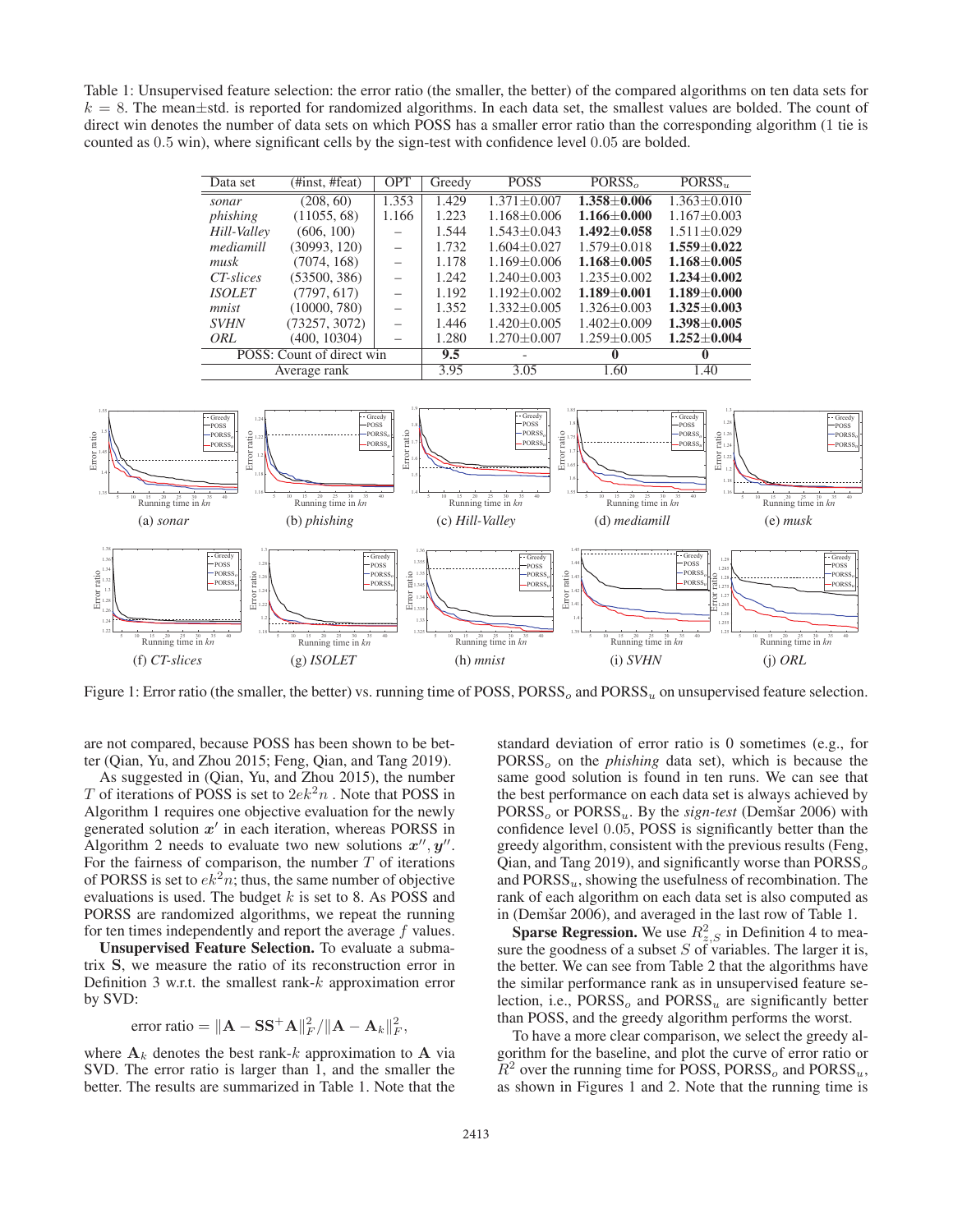Table 2: Sparse regression: the  $R^2$  value (the larger, the better) of the compared algorithms on ten data sets for  $k = 8$ . The mean±std. is reported for randomized algorithms. In each data set, the largest values are bolded. The count of direct win denotes the number of data sets on which POSS has a larger  $R^2$  value than the corresponding algorithm (1 tie is counted as 0.5 win), where significant cells by the sign-test with confidence level 0.05 are bolded.

| Data set                  | $(\text{Hint}, \#feat)$ | <b>OPT</b>               | Greedy         | <b>POSS</b>       | PORSS <sub>o</sub> | PORSS <sub>u</sub> |
|---------------------------|-------------------------|--------------------------|----------------|-------------------|--------------------|--------------------|
| swmguide3                 | (1243, 22)              | 0.221                    | $\sqrt{0.214}$ | $0.220 \pm 0.001$ | $0.220 \pm 0.001$  | $0.221 \pm 0.001$  |
| triazines                 | (186, 60)               | 0.328                    | 0.316          | $0.327 + 0.000$   | $0.328 + 0.000$    | $0.328 + 0.000$    |
| <i>clean1</i>             | (476, 166)              |                          | 0.371          | $0.386 \pm 0.004$ | $0.387 + 0.006$    | $0.393 \pm 0.005$  |
| usps                      | (7291, 256)             | $\overline{\phantom{a}}$ | 0.562          | $0.570 \pm 0.003$ | $0.572 \pm 0.003$  | $0.572 + 0.003$    |
| scene                     | (1211, 294)             | $\overline{\phantom{m}}$ | 0.254          | $0.268 \pm 0.003$ | $0.272 + 0.002$    | $0.271 \pm 0.002$  |
| protein                   | (17766, 356)            | $\equiv$                 | 0.132          | $0.132 \pm 0.000$ | $0.133 + 0.000$    | $0.133 \pm 0.000$  |
| colon-cancer              | (62, 2000)              |                          | 0.890          | $0.906 \pm 0.011$ | $0.909 + 0.018$    | $0.911 + 0.014$    |
| cifar10                   | (50000, 3072)           |                          | 0.069          | $0.070 \pm 0.001$ | $0.070 + 0.001$    | $0.071 + 0.001$    |
| leukemia                  | (72, 7129)              |                          | 0.947          | $0.966 \pm 0.009$ | $0.968 \pm 0.006$  | $0.969 \pm 0.007$  |
| smallNORB                 | (24300, 18432)          | $\overline{\phantom{0}}$ | 0.461          | $0.535 \pm 0.007$ | $0.547 \pm 0.003$  | $0.550\pm0.002$    |
| POSS: Count of direct win |                         |                          | 9.5            |                   |                    | $\mathbf{0}$       |
| Average rank              |                         |                          | 3.95           | 2.95              | 1.85               | 1.25               |



Figure 2:  $R^2$  (the larger, the better) vs. running time of POSS, PORSS<sub>o</sub> and PORSS<sub>u</sub> on sparse regression.

considered in the number of objective function evaluations, and one unit on the x-axis corresponds to  $kn$  evaluations, the running time of the greedy algorithm. It can be clearly observed that the curves of  $PORSS<sub>o</sub>$  and  $PORSS<sub>u</sub>$  are almost always below (above) that of POSS in Figure 1 (Figure 2), implying that  $PORSS<sub>o</sub>$  and  $PORSS<sub>u</sub>$  consistently outperform POSS during the running process. It is known that the greedy algorithm is an efficient fixed time algorithm, while PORSS is an anytime algorithm that can use more time to find better solutions. In fact, we find that PORSS can even be both better and faster, e.g., in Figures 1(h-j) and 2(j).

Note that the improvement of PORSS over POSS is small in several cases, which may be because POSS has performed very well. We compute the optimal solution by exhaustive enumeration, denoted as OPT. Due to the computation time limit, OPT is calculated only for the two smallest data sets in both applications. It can be seen from the second and third rows of Tables 1 and 2 that POSS achieves the nearly optimal solution, which also implies that PORSS can bring im-



Figure 3: Comparison for budget  $k \in \{6, 7, 8, 9, 10\}.$ 

provement even when POSS has been nearly optimal.

Finally, we examine the influence of budget  $k$  in Figure 3. The results for  $k \in \{6, 7, 8, 9, 10\}$  on the data set *CT-slices* for unsupervised feature selection and *scene* for sparse regression show that PORSS always performs the best.